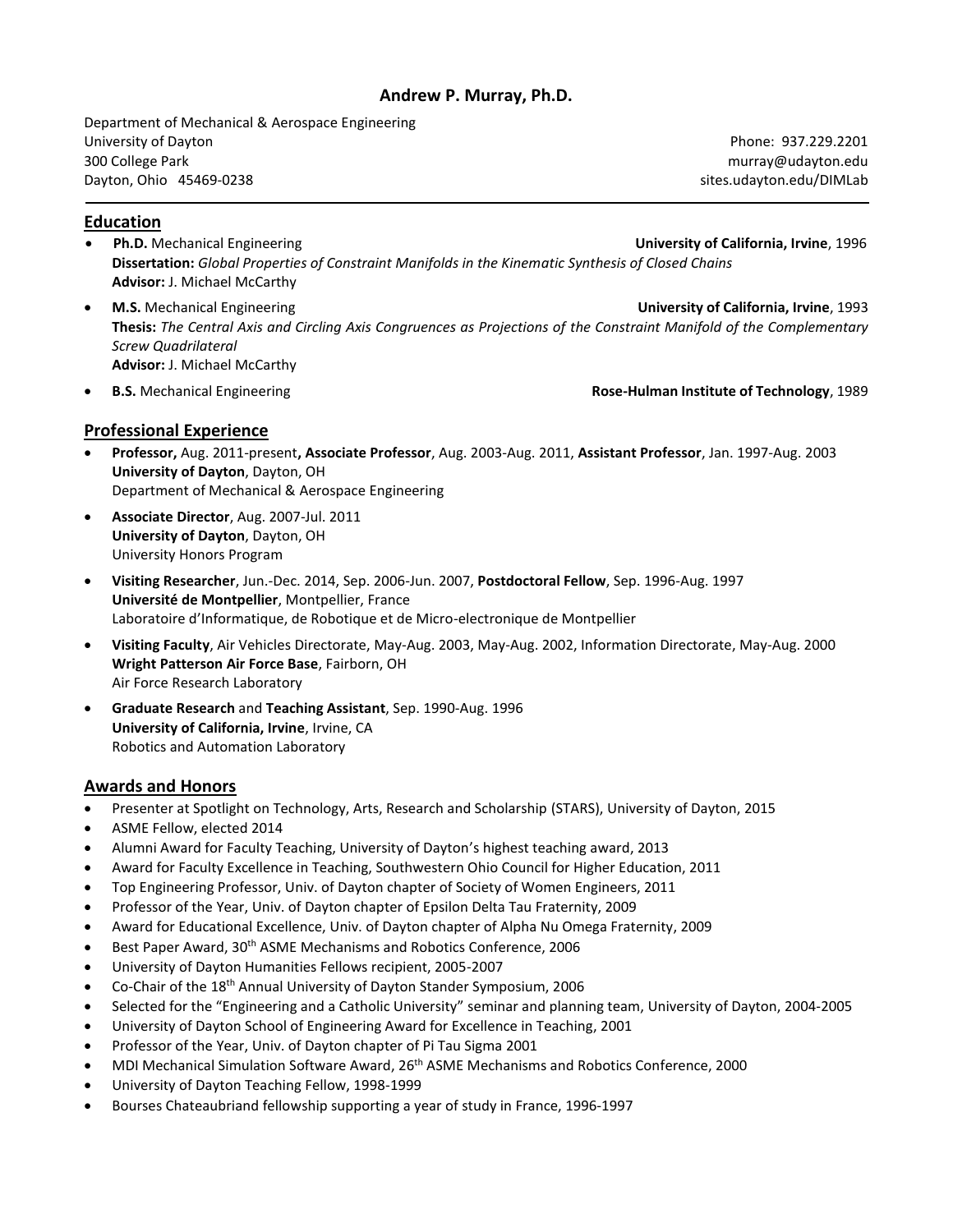### **Journal Publications**

- Li, B., Zhou, S., **Murray**, A., and Subsol, G., "Shape-changing chains for morphometric Analysis of 2D and 3D, open or closed outlines", *Scientific Reports*, Vol. 11, 21479, 2021, [https://doi.org/10.1038/s41598-021-00911-5.](https://doi.org/10.1038/s41598-021-00911-5)
- **Murray**, A., McCarthy, J.M., "Computing the developable forms of planar and spherical four-bar linkages", *International Journal of Mechanisms and Robotic Systems*, 2021, Vol. 5, No. 1/2, pp. 22-38, DOI: [10.1504/IJMRS.2021.115153](https://dx.doi.org/10.1504/IJMRS.2021.115153)
- Li, Y., **Murray**, A., and Myszka, D., "Synthesizing Mechanical Chains for Morphing Between Spatial Curves", *ASME Journal of Mechanisms and Robotics*, vol. 12, no. 2, 2020, pp. 021105:1-10.
- Almestiri, S., **Murray**, A., and Myszka, D., "Special Unitary Matrices in the Analysis and Synthesis of Spherical Linkages", *ASME Journal of Mechanisms and Robotics*, vol. 11, no. 1, 2019, pp. 014503:1-4.
- Mueller, A., **Murray**, A., and Krovi, V., "Special Issue: Selected Papers from IDETC 2017", guest editorial, *ASME Journal of Mechanisms and Robotics*, vol. 10, no. 2, 2018, pp. 020201.
- Li, B., Myszka, D., and **Murray**, A., "Design and Experimental Assessment of Variable-Geometry Dies for Polymer Extrusion", *ASME Journal of Mechanical Design*, vol. 140, no. 1, 2018, pp. 011701:1-12.
- Ali, H., **Murray**, A., and Myszka, D., "The Synthesis of Function Generating Mechanisms for Periodic Curves Using Large Numbers of Double-Crank Linkages", *ASME Journal of Mechanisms and Robotics*, vol. 9, no. 3, 2017, pp. 031002:1-8.
- Brake, D., Hauenstein J., **Murray**, A., Myszka, D., and Wampler, C., "The Complete Solution of Alt–Burmester Synthesis Problems for Four-Bar Linkages", *ASME Journal of Mechanisms and Robotics*, vol. 8, no. 10, 2016, pp. 041008:1-8.
- Almestiri, S., **Murray**, A., Myszka, D., and Wampler, C., "Singularity Traces of Single Degree-of-Freedom Planar Linkages that Include Prismatic and Revolute Joints", *ASME Journal of Mechanisms and Robotics*, vol. 8, no. 5, 2016, 051003:1-3.
- Krovi, V., **Murray**, A., and Schmiedeler, J., "Special Issue: Selected Papers from IDETC 2015", guest editorial, *ASME Journal of Mechanisms and Robotics*, vol. 8, no. 5, 2016, pp. 050301:1-2
- Almandeel, A., **Murray**, A., Myszka, D., and Stumph, H., "A Function Generation Synthesis Methodology for All Defect-Free, Slider-Crank Solutions for Four Precision Points", *ASME Journal of Mechanisms and Robotics*, vol. 7, no. 3, 2015, pp. 031020:1-10
- Myszka, D., **Murray**, A., Giaier, K., Jayaprakash, V., and Gillum, C., "A Mechanical Regenerative Brake and Launch Assist Using an Open Differential and Elastic Energy Storage", *SAE International Journal of Alternative Powertrains*, vol. 4, no. 1, 2015, pp. 199-208
- Li, B., **Murray**, A., and Myszka, D., "Improving Techniques in Statically Equivalent Serial Chain Modeling for Center of Mass Estimation", *ASME Journal of Mechanisms and Robotics*, vol. 7, no. 1, 2015, pp. 011013:1-10
- Myszka, D., Lauden, J., Joyce, P., **Murray**, A., and Gillum C., "Development of a Spring-Based Automotive Starter", *SAE International Journal of Commercial Vehicles*, vol. 7, no. 1, 2014, pp. 286-294
- Myszka, D., **Murray**, A., and Wampler, C., "Computing the Branches, Singularity Trace, and Critical Points of Single Degree-of-Freedom, Closed-Loop Linkages," *ASME Journal of Mechanisms and Robotics*, vol. 6, no. 1, 2014, pp. 011006:1- 10
- Shamsudin, S., **Murray**, A., Myszka, D., and Schmiedeler, J., "Kinematic Synthesis of Planar, Shape-Changing Rigid Body Mechanisms for Design Profiles with Significant Differences in Arc Length," *IFToMM Mechanism and Machine Theory*, vol. 70, no. 12, 2013, pp. 425-440
- Shamsudin, S., and **Murray**, A., "A Closed-From Solution for the Similarity Transformation Parameters of Two Planar Point Sets," *Journal of Mechanical Engineering Technology*, vol. 5, no. 1, 2013, pp. 59-68
- Zhao, K., Schmiedeler, J.P., and **Murray**, A.P., "Design of planar, shape-changing rigid-body mechanisms for morphing aircraft wings," *ASME Journal of Mechanisms and Robotics*, vol. 4, no. 4, 2012, pp. 041007:1-10
- Perkins, D., and **Murray**, A., "Singularity Free RPR and SPS Chains for Actuating Planar and Spherical Single Degree of Freedom Mechanisms", *ASME Journal of Mechanisms and Robotics*, vol. 4, no. 1, 2012, pp. 011007:1-6
- Cotton, S., Vanoncini, M., Fraisse, P., Ramdani, N., Demircan, E., **Murray**, A.P., and Keller, T., "Estimation of the Centre of Mass from Motion Capture and Force Plate Recordings: A Study on the Elderly", *Applied Bionics and Biomechanics*, vol. 8, 2011, pp. 67-84
- Myszka, D., and **Murray**, A., "Pole Arrangements that Introduce Prismatic Joints into the Design Space of Four- and Five-Position Rigid-Body Synthesis", *IFToMM Mechanism and Machine Theory*, vol. 45, no. 9, 2010, pp. 1314-25
- Myszka, D., and **Murray**, A., "Slider Cranks as Compatibility Linkages for Parameterizing Center Point Curves", *ASME Journal of Mechanisms and Robotics*, vol. 2, no. 2, 2010, pp. 021007:1-7
- Cotton, S., **Murray**, A., and Fraisse, P., "Estimation of the Center of Mass: From Humanoid Robots to Human Beings", *IEEE/ASME Transactions on Mechatronics*, vol. 14, no. 6, 2009, pp. 707-12
- Persinger, J.A., Schmiedeler, J.P., and **Murray**, A.P., "Synthesis of Planar Rigid-Body Mechanisms Approximating Shape Changes Defined by Closed Curves", *ASME Journal of Mechanical Design*, vol. 131, no. 7, 2009, pp. 071006:1-7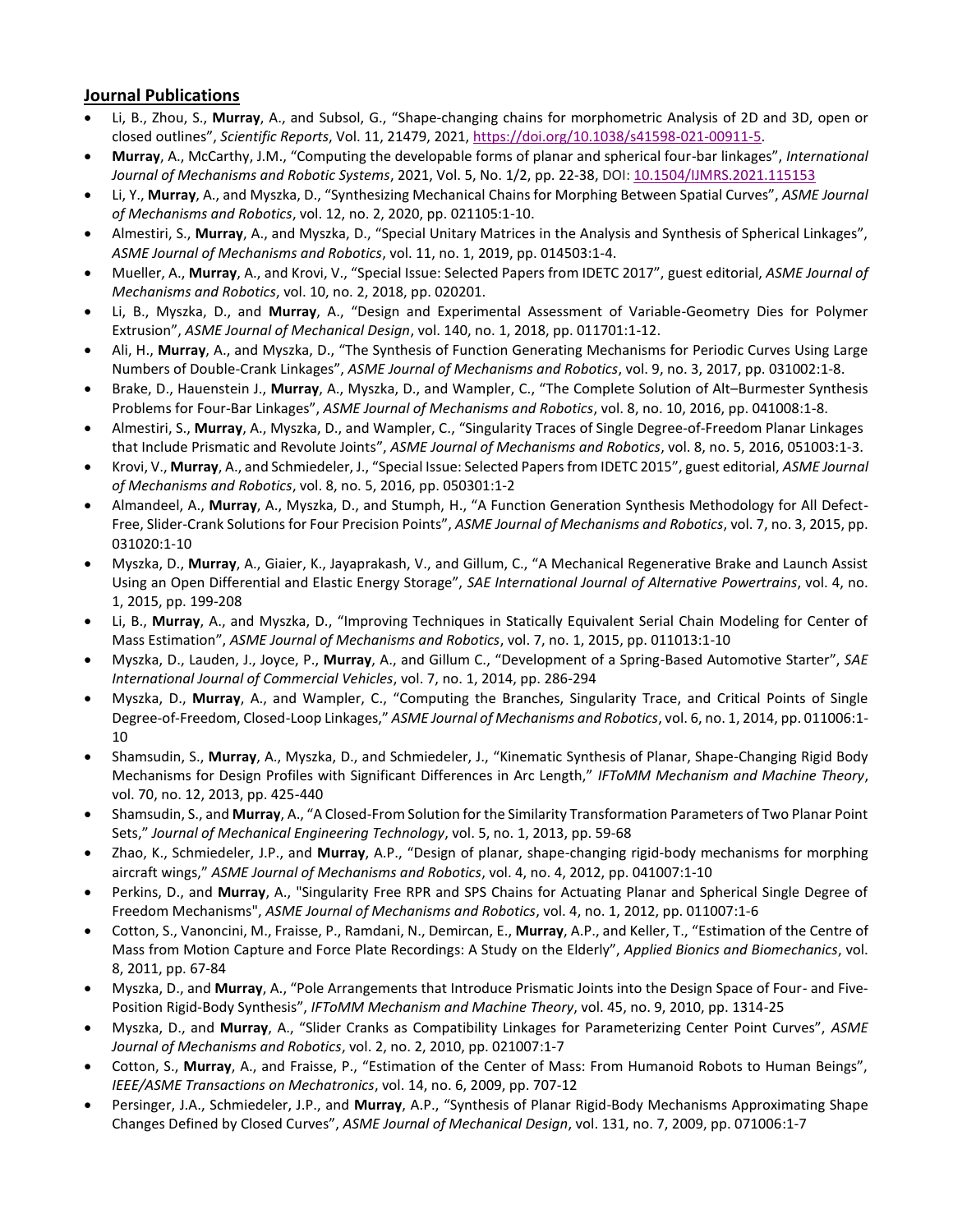- Myszka, D.H., **Murray**, A.P., and Schmiedeler, J.P., "Singularity Analysis of an Extensible Kinematic Architecture: Assur Class N, Order N-1", *ASME Journal of Mechanisms and Robotics*, vol. 1, no. 1, 2009, pp. 011009:1-7
- Myszka, D.H., **Murray**, A.P., and Schmiedeler, J.P., "Assessing Position Order in Rigid Body Guidance: An Intuitive Approach to Fixed Pivot Selection", *ASME Journal of Mechanical Design*, vol. 131, no. 1, 2009, pp. 014502:1-5
- Frank, G.J., Joo, J.J., Sanders, B., Garner, D.M., and **Murray**, A.P., "Mechanization of a High Aspect Ratio Wing for Aerodynamic Control", *Journal of Intelligent Material Systems and Structures*, vol. 19, September, 2008, pp. 1101-12
- **Murray**, A.P., Schmiedeler, J.P., and Korte, B.M., "Synthesis of Planar, Shape-Changing Rigid-Body Mechanisms", *ASME Journal of Mechanical Design*, vol. 130, no. 3, 2008, pp. 032302:1-10
- **Murray**, A.P., Turner, M.L., and Martin, D.T., "Synthesizing Single DOF Linkages via Transition Linkage Identification", accepted for publication in *ASME Journal of Mechanical Design*, vol. 130, no. 2, 2008, pp. 022301:1-8
- Larochelle, P.M., **Murray**, A. P., and Angeles, J., "A Distance Metric for Finite Sets of Rigid-Body Displacements via the Polar Decomposition", *ASME Journal of Mechanical Design*, vol. 129, no. 8, 2007, pp. 883-886
- **Murray**, A. P., and McCarthy, J. M., "Burmester Lines of Spatial Five Position Synthesis from the Analysis of a 3-CPC Platform", *ASME Journal of Mechanical Design*, vol. 121, no. 1, 1999, pp. 45-49
- **Murray**, A. P., Pierrot, F., Dauchez, P., and McCarthy, J. M., "A Planar Quaternion Approach to the Kinematic Synthesis of a Parallel Manipulator", *IFR Robotica*, vol.15, Part 4, 1997, pp. 361-365
- **Murray**, A. P., and McCarthy, J. M., "Center-Point Curves Through Six Arbitrary Points", *ASME Journal of Mechanical Design*, vol. 119, no. 1, 1997, pp. 36-39
- **Murray**, A. P., and McCarthy, J. M., "Passing a Central Axis Congruence Through Six Arbitrary Lines in Space", *ASME Journal of Mechanical Design*, vol. 118, no. 4, 1996, pp. 515-519
- **Murray**, A. P., and McCarthy, J. M., "Determining Burmester Points from the Analysis of a Planar Platform", *ASME Journal of Mechanical Design*, vol. 117, no. 2(A), 1995, pp. 303-307

### **Refereed Conference Publications**\*

- Bazler, A., Myszka, D., **Murray**, A., "The Redesign of a Recumbent Tricycle using a Crank Rocker Mechanism to Increase Power Throughput in FES Cycling", *Proc. of the 2021 International Design Engineering Technical Conference*, ASME, 2021.
- Myszka, D., Joo, J., **Murray**, A., "A Pareto Front Mechanism Optimization for Controlling an Aircraft using a Bio-Inspired Rotating Empennage", *Proc. of the 2021 International Design Engineering Technical Conference*, ASME, 2021.
- Yang, Q., **Murray**, A., Myszka, D., and Li. S., "Structure Synthesis of Multi-DOF Planar Metamorphic Mechanisms with a Single Driver", *Proceedings of the 2020 ASME International Design Engineering Technical Conference*, St. Louis, MO, Aug. 16-19, 2020.
- Murray, A., and McCarthy, J.M., "Computation of the Developable Form of a Planar Four-bar Linkage", *Proceedings of the 2020 USCToMM Symposium on Mechanical Systems and Robotics*, Rapid City, SD, May 13-16, 2020 (cancelled due to Covid-19), Eds. P. Larochelle and J.M. McCarthy, Springer Nature Switzerland AG, Cham, Switzerland, 2020.
- Mills, A., Myszka, D., Woods, D., Joo, J., **Murray**, A., "The Structural Suitability of Tensegrity Aircraft Wings", *Proc. of the AIAA Scitech 2020 Forum*, Orlando, Florida, Jan. 6-10, 2020
- Li, Y., **Murray**, A., and Myszka, D., "Synthesizing Mechanical Chains for Morphing Between Spatial Curves", *Proceedings of the 2019 ASME International Design Engineering Technical Conference*, Anaheim, CA, Aug. 18-21, 2019.
- Myszka, D., Joo, J., Woods, D., and **Murray**, A., "Topology Optimization of Cable-Actuated, Shape-Changing, Tensegrity Systems for Path Generation", *Proceedings of the 2019 ASME International Design Engineering Technical Conference*, Anaheim, CA, Aug. 18-21, 2019.
- Myszka, D., **Murray**, A., Armstrong, A., and Ali, H., "Mechanical Presses Driven by a Geared Five-Bar with Sliding Output to Produce Prolonged Dwell", *Proceedings of the 15th IFToMM World Congress*, Krakow, Poland, Jun. 30-July 4, 2019.
- Rolfe, T., **Murray**, A., and Myszka, D., "Design and Prototyping a Shape-Changing Rigid-Body Human Foot in Gait", *Proceedings of the 2018 ASME International Design Engineering Technical Conference*, Quebec City, Canada, Aug. 26-29, 2018.
- Myszka, D., Fischer, A., and **Murray**, A., "A Study on the Influence of Planar Mechanism Design on Energy Use During Controlled Movements", *Proceedings of the 2018 ASME International Design Engineering Technical Conference*, Quebec City, Canada, Aug. 26-29, 2018.
- Almestiri, S., **Murray**, A., and Myszka, D., "Spherical Linkages Analysis and Synthesis by Special Unitary Matrices for Solution via Numerical Algebraic Geometry", *Proceedings of the 2017 ASME International Design Engineering Technical Conference*, Cleveland, OH, Aug. 6-9, 2017.
- Li, B., **Murray**, A., Myszka, D., "Synthesizing Planar Rigid-Body Chains for Morphometric Applications", *Proceedings of the 2016 ASME International Design Engineering Technical Conference*, Charlotte, NC, Aug. 21-24, 2016.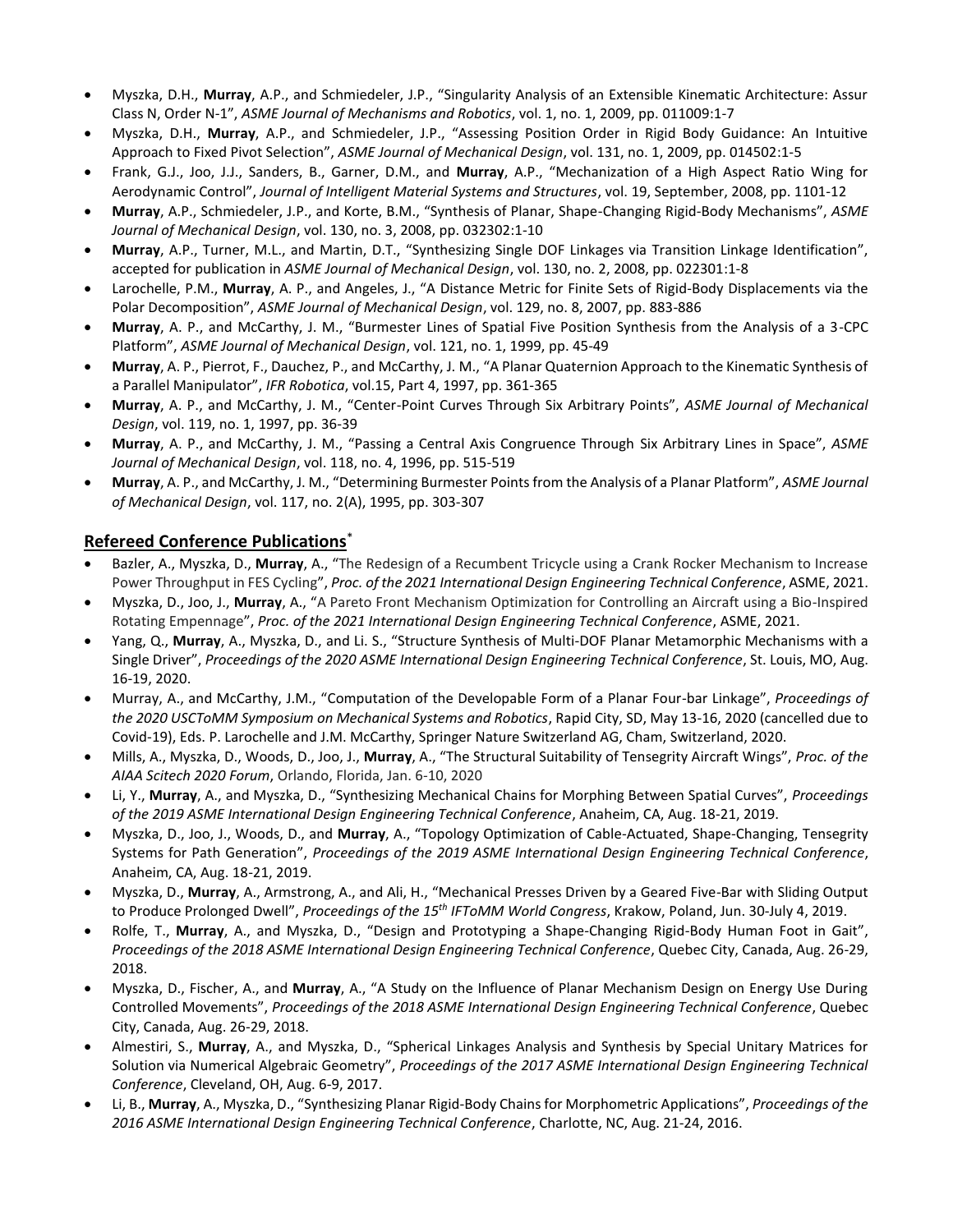- Almandeel, A., Myszka, D., Gonzalez, A., Fraisse, P., and **Murray**, A., "Rapidly Locating and Accurately Tracking the Center of Mass Using Statically Equivalent Serial Chains", *Proceedings of the 2015 IEEE International Conference on Humanoid Robots*, Seoul, Korea, Nov. 3-5, 2015.
- Li, B., **Murray**, A., and Myszka, D., "Designing Variable-Geometry Extrusion dies that Utilize Planar Shape-Changing Rigid-Body Linkages", *Proceedings of the 2015 ASME International Design Engineering Technical Conference*, Boston, MA, Aug. 2-5, 2015.
- Almestiri, S., **Murray**, A., Myszka, D., and Wampler, C., "Singularity Traces of Planar Linkages that Include Prismatic and Revolute Joints", *Proceedings of the 2015 ASME International Design Engineering Technical Conference*, Boston, MA, Aug. 2-5,2015.
- Ali, H., **Murray**, A., and Myszka, D., "Reducing Structural Error in Function Generating Mechanisms Via the Addition of Large Numbers of Four Bar Mechanisms", *Proceedings of the 2015 ASME International Design Engineering Technical Conference*, Boston, MA, Aug. 2-5, 2015.
- Myszka, D., **Murray**, A., Giaier, K., Jayaprakash, V., and Gillum, C., "A Mechanical Regenerative Brake and Launch Assist using an Open Differential and Elastic Energy Storage", *Proceedings of the 2015 SAE World Congress and Exhibition*, SAE Technical Paper 15SDP-0051, Detroit, MI, Apr. 21-23, 2015.
- Giaier, K.S., Myszka, D.H., Kramer, W.P., and **Murray**, A.P., "Variable Geometry Dies for Polymer Extrusion", *Proceedings of the ASME 2014 International Mechanical Engineering Congress and Exposition*, Montreal, Canada, Nov. 14-20, 2014
- Giaier, K., **Murray**, A., and Myszka, D., "Serial Chains of Spherical Four-Bar Mechanisms to Achieve Design Helices", *Proceedings of the 2014 ASME International Design Engineering Technical Conferences and Computers & Information in Engineering Conference*, Buffalo, NY, Aug. 17-20, 2014
- Nieman, J., Myszka, D., and **Murray**, A., "A Novel, Elastically-Based, Regenerative Brake and Launch Assist Mechanism", *Proceedings of the 2014 ASME International Design Engineering Technical Conferences and Computers & Information in Engineering Conference*, Buffalo, NY, Aug. 17-20, 2014
- Li, B., **Murray**, A., Myszka, D., "Improving Techniques in Statically Equivalent Serial Chain Modeling for Center of Mass Estimation", *Proceedings of the 2014 ASME International Design Engineering Technical Conferences and Computers & Information in Engineering Conference*, Buffalo, NY, Aug. 17-20, 2014
- Myszka, D.H., Guan, C., Murray, A.P., and Hodapp, T.R., "A Semi-Empirical Prediction Model for the Discharge Line Temperature of Hermetic Compressors", *Proceedings of the 2014 International Compressor Engineering Conference*, West Lafayette, IN, Jul. 14-17, 2014
- Myszka, D., Lauden, J., Joyce, P., **Murray**, A., and Gillum, C., "Development of a Spring-Based Automotive Starter", *Proceedings of the SAE World Congress & Exhibition*, SAE Technical Paper 14SDP-0053, Detroit, MI, Apr. 8-10, 2014
- Tong, Y., Myszka, D., and **Murray**, A., "Four-Bar Linkage Synthesis for a Combination of Motion and Path-Point Generation," *Proceedings of the 2013 ASME International Design Engineering Technical Conferences and Computers & Information in Engineering Conference*, Portland, OR, Aug. 4-7, 2013
- Li, L., Myszka, D., **Murray**, A., and Wampler, C., "Using the Singularity Trace to Understand Linkage Motion Characteristics," *Proceedings of the 2013 ASME International Design Engineering Technical Conferences and Computers & Information in Engineering Conference*, Portland, OR, Aug. 4-7, 2013
- Li, B., **Murray**, A., and Myszka, D., "Improving Techniques for Center of Mass Estimation Using Statically Equivalent Serial Chain Modeling," *Proceedings of the 2013 Canadian Congress of Applied Mechanics*, Saskatoon, Saskatchewan, Canada, Jun. 2-5, 2013
- Myszka, D., **Murray**, A., and Wampler, C., "Mechanism Branches, Turning Curves, and Critical Points", *Proceedings of the 2012 ASME International Design Engineering Technical Conferences and Computers & Information in Engineering Conference*, Chicago, IL, Aug. 12-15, 2012
- Zhao, K., Schmiedeler, J.P., and **Murray**, A.P., "Synthesis of planar, shape-changing compliant mechanisms using pseudorigid-body models," *Proceedings of the 2012 ASME International Design Engineering Technical Conferences and Computers & Information in Engineering Conference*, Chicago, IL, August 12-15, 2012
- Shamsudin, S., **Murray**, A., Myszka, D., and Schmiedeler, J., "Kinematic Synthesis of Planar, Shape-Changing Rigid Body Mechanisms for Design Profiles With Significant Differences in Arc Length", *Proceedings of the 2011 ASME International Design and Engineering Technical Conferences*, Washington, DC, Aug. 28-31, 2011
- Perkins, D., and **Murray**, A., "Synthesis of Coupler-Drivers for Four Position Planar Synthesis Tasks", *Proceedings of the 2011 ASME International Design and Engineering Technical Conferences*, Washington, DC, Aug. 28-Aug. 31, 2011
- Zhao, K., Schmiedeler, J., and **Murray**, A., "Kinematic Synthesis of Planar, Shape-Changing Rigid Body Mechanisms with Prismatic Joints", *Proceedings of the 2011 ASME International Design and Engineering Technical Conferences*, Washington, DC, Aug. 28-Aug. 31, 2011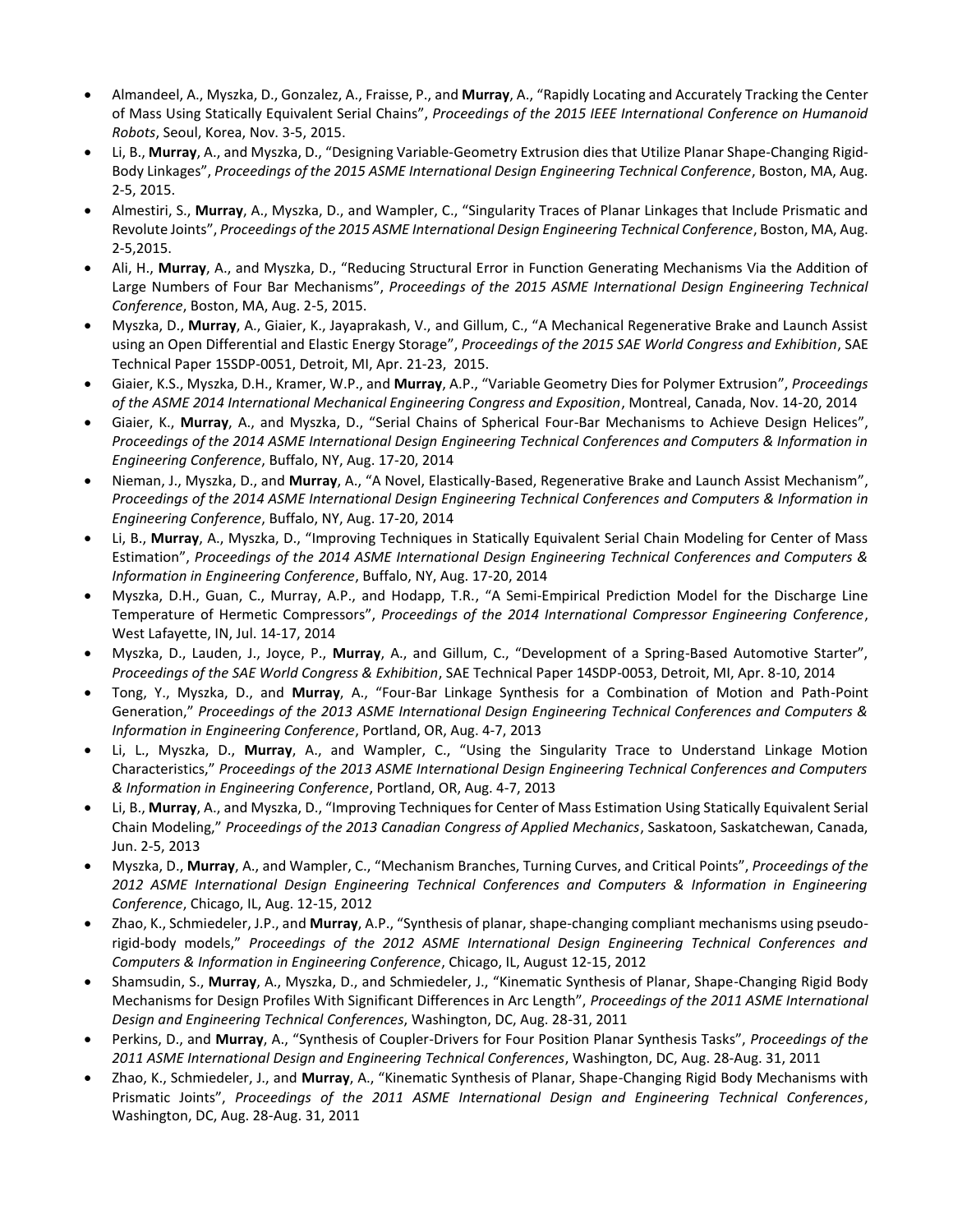- Perkins, D., and **Murray**, A., "Singularity-Free RPR and SPS Chains for Actuating Single Degree of Freedom Planar and Spherical Mechanisms", *Proceedings of the 2010 ASME International Design and Engineering Technical Conferences*, Montreal, Can, Aug. 15-Aug. 18, 2010
- Myszka, D., **Murray**, A., and Schmiedeler, J., "Using a Singularity Locus to Exhibit the Number of Geometric Inversions, Transitions and Circuits of a Linkage", *Proceedings of the 2010 ASME International Design and Engineering Technical Conferences*, Montreal, Can, Aug. 15-Aug. 18, 2010
- Cotton, S., Fraisse, P., and **Murray**, A., "On the Manipulability of the Center of Mass of Humanoid Robots, Application to Design", *Proceedings of the 2010 ASME International Design and Engineering Technical Conferences*, Montreal, Can, Aug. 15-Aug. 18, 2010
- Myszka, D., and **Murray**, A., "Slider Cranks as Compatibility Linkages for Parameterizing Center Point Curves", *Proceedings of the 2009 ASME International Design and Engineering Technical Conferences*, San Diego, CA, Aug. 30-Sep. 2, 2009
- Myszka, D., and **Murray**, A., "Identifying Sets of Four and Five Positions That Generate Distinctive Center-Point Curves", *Proceedings of the 2009 ASME International Design and Engineering Technical Conferences*, San Diego, CA, Aug. 30-Sep. 2, 2009
- Perkins, D., and **Murray**, A., "Comparison of Torque and Coupler-Driven Four-Bar Mechanisms As Solutions to Planar Four Position and Spherical Four Orientation Tasks", *Proceedings of the 2009 ASME International Design and Engineering Technical Conferences*, San Diego, CA, Aug. 30-Sep. 2, 2009
- Cotton, S., **Murray**, A., and Fraisse, P., "Estimation of the Center of Mass Using Statically Equivalent Serial Chains", *Proceedings of the 2009 ASME International Design Engineering Technical Conferences*, San Diego, CA, Aug. 30-Sep. 2, 2009
- Cotton, S., **Murray**, A., and Fraisse, P., "Statically Equivalent Serial Chains for Modeling the Center of Mass of Humanoid Robots", *Proceedings of the 2008 IEEE-RAS International Conference on Human Robotics*, Daejeon, Korea, Dec. 1-3, 2008
- Myszka, D.H., **Murray**, A.P., and Schmiedeler, J.P., "Singularity Analysis of Rigid-Body, Closed-Loop, Shape Changing Mechanisms", *Proceedings of the 2008 ASME International Design Engineering Technical Conferences*, New York, Aug. 3- 6, 2008
- Persinger, J., Schmiedeler, J., and **Murray**, A., "Synthesis of Planar Shape-Changing Rigid-Body Mechanisms Approximating Closed Curves", *Proceedings of the 2007 ASME International Design Engineering Technical Conferences*, Las Vegas, Sept. 4-7, 2007
- Myszka, D., **Murray**, A., and Schmiedeler, J., "Assessing Position Order in Rigid Body Guidance: An Intuitive Approach to Fixed Pivot Selection", *Proceedings of the 2007 ASME International Design Engineering Technical Conferences*, Las Vegas, Sept. 4-7, 2007
- Grimm, E., **Murray**, A., and Turner, M., "Software for the Kinematic Synthesis of Coupler-Driven Spherical Four-Bar Mechanisms", Proceedings of the *2007 ASME International Design Engineering Technical Conferences*, Las Vegas, Sept. 4-7, 2007
- Perkins, D., Turner, M., and **Murray**, A., "Static Analysis of Torque and Coupler Driven Spherical Four-bar Mechanisms with an Applied Load", *Proceedings of the 2007 ASME International Design Engineering Technical Conferences*, Las Vegas, Sept. 4-7, 2007
- **Murray**, A., and Pierrot, F., "Design of a High-Speed Spherical Four-bar Mechanism for use in a Motion Common in Assembly Processes", *Proceedings of the 2007 ASME International Design Engineering Technical Conferences*, Las Vegas, Sept. 4-7, 2007
- Turner, M., Grimm, E., Debrosse, D., Kosmac, K., and **Murray**, A., "Software for Investigating the Kinematics, Statics and Dynamics of Coupler-Driven Four-Bars for Two Position Synthesis", *Proceedings of the 2007 ASME International Design Engineering Technical Conferences*, Las Vegas, Sept. 4-7, 2007
- Korte, B., **Murray**, A. and Schmiedeler, J., "Synthesis of Planar, Shape-Changing Rigid Body Mechanisms", *Proceedings of the 2006 ASME International Design Engineering Technical Conferences*, Philadelphia, Pennsylvania. Paper # DETC2006- 99431. ASME Press. September 10 - 13, 2006
- **Murray**, A., Korte, B. and Schmiedeler, J., "Approximation Planar, Morphing Curves with Rigid Body Linkages", *Proceedings of the 10th International Symposium on Advances in Robot Kinematics (ARK)*, Lubljana, Slovenia, June 25-29, 2006
- Turner, M., **Murray**, A., Perkins, D. and Larochelle, P., "Systematic Process for Constructing Spherical Four Bar Mechanisms", *Proceedings of the 2005 ASME International Mechanical Engineering Congress and Exposition,* Orlando, Florida. Paper # IMECE2005-80058. ASME Press. November 5 - 11, 2005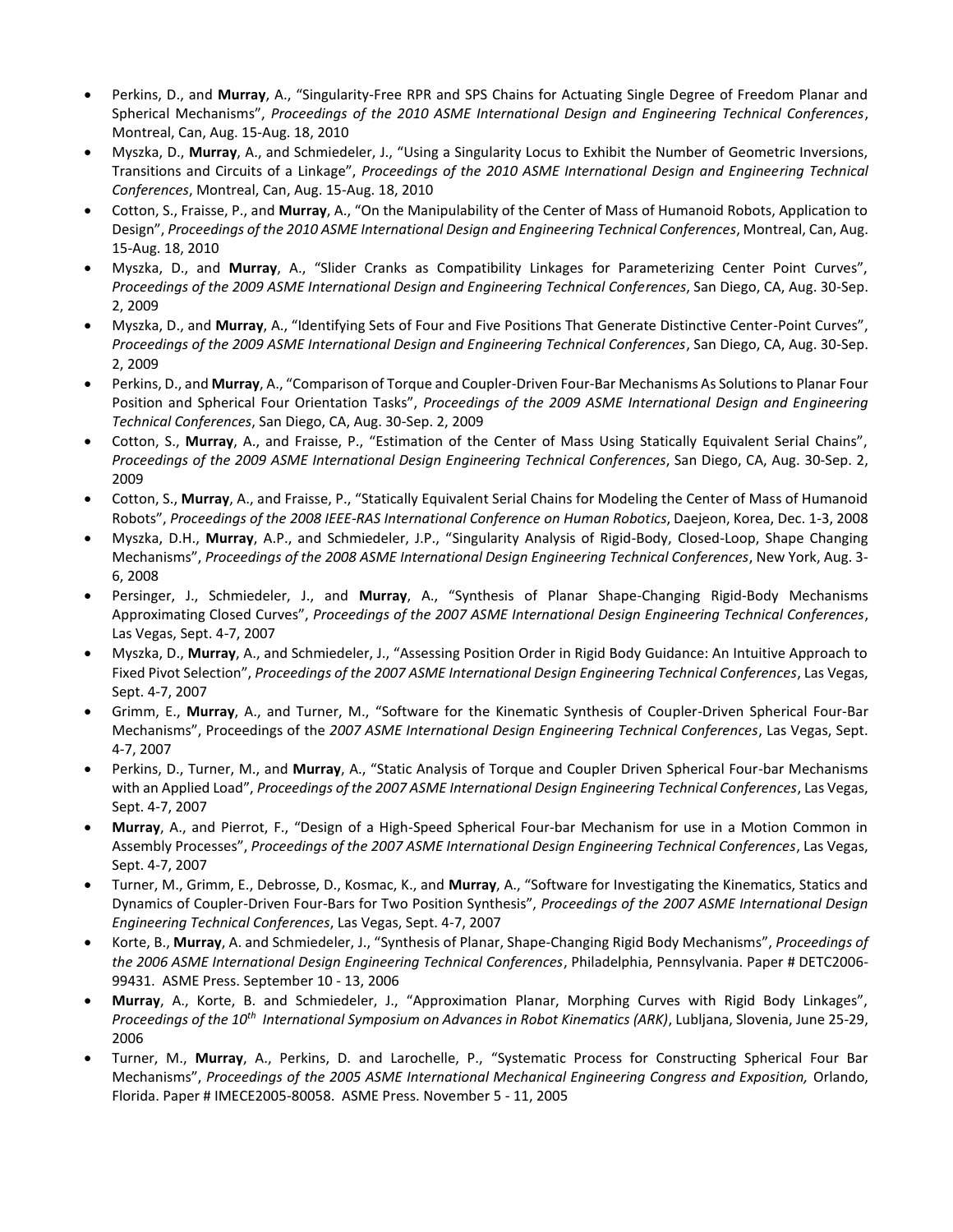- Larochelle, P. and **Murray**, A., "Projection Metrics for Rigid-Body Displacements", *Proceedings of the 2005 ASME International Design Engineering Technical Conferences, Long Beach, California.* Paper # DETC2005-84698. ASME Press. September 24 - 28, 2005
- Frank, G., Joo, J., Sanders, B., Garner, D. and **Murray**, A., "Mechanization of a High Aspect Ratio Wing for Aerodynamic Control," *Proceedings of the 15th International Conference on Adaptive Structures and Technologies*, Bar Harbor, ME, Oct 25-27, 2004
- Perry, L., and **Murray**, A., "Selecting Joint Locations in a Watt II Six-Bar to Ensure a Cranking Input," *Proceedings of the ASME 2004 International Design Engineering Technical Conferences and Computers and Information in Engineering Conference*, Salt Lake City, UT, Sept 28-Oct 2, 2004
- Larochelle, P., **Murray**, A., and Angeles, J., "SVD and PD Based Projection Metrics on SE(n)," *Proceedings of the 9 th International Symposium on Advances in Robot Kinematics (ARK)*, Sestri Levante, Italy, Jun 28-Jul 1, 2004
- Perry, L., and **Murray**, A. "Suggesting Joint Limitations and Physical Parameters for Motion Generating 3 DOF Planar Chains," *Proceedings of the 2003 ASME Design Engineering Technical Conference*, Chicago, Sept., 2003
- Martin, D., and **Murray**, A. "Developing Classifications for Synthesizing, Refining, and Animating Planar Mechanisms," *Proceedings of the 2002 ASME Design Engineering Technical Conference*, Montreal, Sept., 2002
- Perry, L., Turner M. and **Murray**, A. "Two Position, Two Velocity Synthesis of a Spherical Mechanism with Translating Center," *Proceedings of the 2002 ASME Design Engineering Technical Conference*, Montreal, Sept., 2002
- **Murray**, A., Stevens, J., Smari, W., Kremer, G. and Marquart, J. "Early Lessons in Executing Distributed Collaborative Student Design Projects," *Proceedings of the 2001 ASME Design Engineering Technical Conference*, Baltimore, Sept., 2001
- Doepker, P. and **Murray**, A., "Experiences in Integrating the Product Realization Process into the Design Curriculum," *Proceedings of the 2001 ASME Design Engineering Technical Conference*, Baltimore, Sept., 2001
- **Murray** A., Stevens, J. and Smari, W., "Learning the Tools and Techniques of Geographically Dispersed Collaborative Design Via a Brief Student Project," *Proceedings of the 2001 ASEE Annual Conference and Exposition*, Albuquerque, NM, July, 2001
- Hanchak, M. S., Kashani, A. R. and **Murray**, A. P., "Dynamics and Control of a 4C Mechanism," *Proceedings of the 2000 ASME International Mechanical Engineering Congress and Exposition*, Orlando, FL, Nov., 2000
- Hanchak, M. S. and **Murray**, A. P., "Kinematic Synthesis of Binary Actuated Mechanisms for Rigid Body Guidance," *Proceedings of the 2000 ASME Design Engineering Technical Conference*, Baltimore, MD, Sept., 2000
- Stumph, H. E. and **Murray**, A. P., "SDAMP: Software for the Design and Analysis of Mechanical Presses," Proceedings of the *2000 ASME Design Engineering Technical Conference*, Baltimore, MD, Sept., 2000
- Stumph, H. E. and **Murray**, A. P., "Defect-free Slider-crank Function Generation for 4.5 Precision Points," *Proceedings of the 2000 ASME Design Engineering Technical Conference*, Baltimore, MD, Sept., 2000
- **Murray**, A. P. and Hanchak, M., "Kinematic Synthesis of Planar Platforms with RPR, PRR and RRR Chains", *Advances in Robot Kinematics*, Ed. J. Lenarcic and M. Stanisic, Academic Publishers, Boston, MA, June, 2000
- **Murray**, A. P. and Pierrot, F., "N-Position Synthesis of Parallel Planar Platforms", *Advances in Kinematics: Robotics and Control*, Ed. J. Lenarcic and M. Husty, Academic Publishers, Boston, MA, June, 1998, pp. 69-78
- **Murray**, A. P. and Larochelle, P. M., "A Classification Scheme for Planar 4R, Spherical 4R and Spatial RCCC Linkages to Facilitate Computer Animation", *Proceedings of the* 1998 *ASME Design Engineering Technical Conferences: Mechanisms Conference*, Atlanta, Georgia, 1998
- **Murray**, A. P. and McCarthy, J. M., "Constraint Manifold Synthesis of Planar Linkages", *Proceedings of the 1996 ASME Design Engineering Technical Conferences: Mechanisms Conference*, Irvine, CA, August, 1996
- **Murray**, A. P., Pierrot, F., Dauchez, P. and McCarthy, J. M., "On the Design of Parallel Manipulators for a Prescribed Workspace: a Planar Quaternion Approach", *5th International Symposium on Advances in Robot Kinematics*, Ed. J. Lenarcic and V. Parenti-Castelli, Kluwer Academic Publishers, Boston, MA, June, 1996, pp. 349-357
- **Murray**, A. P. and McCarthy, J. M., "A Linkage Type Map for Spherical 4 Position Synthesis", *Proceedings of the 1995 ASME Design Engineering Technical Conferences*, Boston, MA, Sept., 1995
- **Murray**, A. and McCarthy, J., "Five Position Synthesis of Spatial CC Dyads", *Proceedings of the 1994 ASME Design Engineering Technical Conferences: Mechanisms Conference*, DE-Vol. 70, Minneapolis, MN, Sept., 1994
- **Murray**, A. and McCarthy, J., "Characterizing the Workspace of the Spherical Image of Cooperating Robots", *Advances in Robot Kinematics and Computational Geometry*, Ed. J. Lenarcic and B. Ravani, Kluwer, Academic Publishers, Boston, MA, 1994.
- Larochelle, P., Dooley, J., **Murray**, A. and McCarthy, J., "SPHINX: Software for Synthesizing Spherical 4R Mechanisms", *Proceedings of the* NSF Design *and Manufacturing Systems Conference*, University of North Carolina at Charlotte, NC, Jan., 1993, pp. 607-611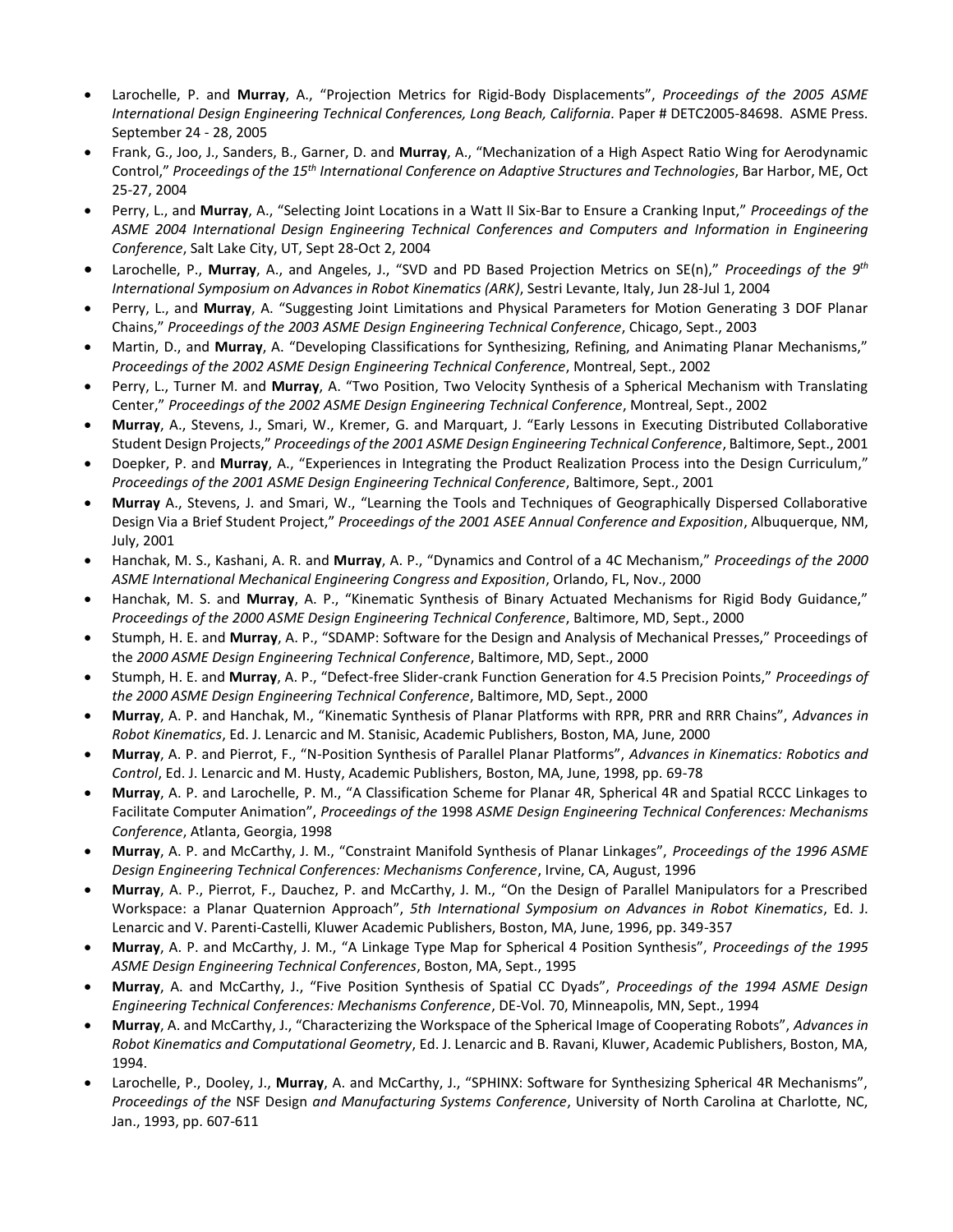- Park, F., **Murray**, A. and McCarthy, J., "Designing Mechanisms for Workspace Fit", *Computational Kinematics: Proceedings of the Computational Kinematics Workshop*, Dahgstuhl, Germany, Ed. J. Angeles, G. Hommel and P. Kovacs, Kluwer Academic Publishers, Boston, MA, 1993, pp. 295-306
- Bodduluri, R. M. C., **Murray**, A. and McCarthy, J. M., "The Opposite Pole Quadrilateral Parameterization of Planar and Sphercial Center Point and Circling Point Curves", *Proceedings of the* Applied *Mechanisms and Robotics Conference*, Cincinnati, OH, Nov., 1991

\* Non-refereed Conference Publications not listed

### **Encyclopedia Entry**

• Murray, A., McCarthy, J.M., entry on "Kinematics", *Encyclopedia of Robotics*, Eds. Ang, M., Khatib, O., Siciliano, B., for the chapter "Kinematics", Ed. McCarthy, J.M., Springer. DOI[: https://doi.org/10.1007/978-3-642-41610-1,](https://doi.org/10.1007/978-3-642-41610-1) 121-1.

### **External Research Funding**

- "Robotic Source Capsule Loading, Welding and Inspection" **VEGA Americas** 1-year (2015-2016) \$37,962 as PI, +\$9,045 in UD GAA tuition supplements
- "Collaborative Research: Variable-Geometry Dies for Polymer Extrusion" **National Science Foundation** 3-year (2012-2015) \$318,830 as PI, +\$33,970 in NSF REU supplements, +\$13,316 in UD GAA tuition supplements
- "Novel Concepts for Spring-Based Mechanical Energy Storage in Motor Vehicles" **General Motors Global Research and Development** 2-year (2010-2012), \$140,000 as PI
- "Flow Field Modification for Aero-Optics Applications Using Shape Change" **AFRL/DAGSI** Ohio Student-Faculty Research Fellowship Program 1-year (2006-2007), \$63,060 with PI J. Schmiedeler, The Ohio State University, 0% to Univ. of Dayton
- "PODS: Novel Devices for Spatial Assembly Tasks" **National Science Foundation** 3-year (2004-2007), \$275,000 as PI (plus \$25,000 in supplemental awards)
- "Software for the Kinematic Synthesis and Optimization of Balancing Mechanisms" **OPW Engineered Systems**, Lebanon, OH 1-year (2003-2004), \$13,000 as PI
- "Design of a Tensegrity-Based Deformable Wing" **Air Force Research Laboratory**, Air Vehicles Directorate 1-year (2002-2003), \$45,000 as PI (UDRI sub-contract with PI Robert Brockman)
- "SDAMP: Software for the Design and Analysis of Mechanical Presses" **The Minster Machine Company**, Minster, OH 1-year (2000-2001), \$9,600 as PI

## **Internal Funding for Research and Teaching**

- "EGR 351 By Design", KEEN Fellow Co-hort 2 **KEEN Foundation via the UD Visioneering Center** 1-year (2016) \$17,724 as PI
- "Inventive Design" **University of Dayton New Engineering Program** 1-year (2004) \$4,500 as PI
- "Novel, Low Cost, Robotic Manipulation in Lean Manufacturing" **University of Dayton Research Council Seed Grant** 1-year (2000) \$7,600 as PI
- "Experiential Learning to Prepare Students for Geographically Disperse Collaborative Engineering Environments" **University of Dayton Fund for Educational Development** 1-year (2000) \$4,000 as PI
- "Novel, Low Cost, Robotic Manipulation in Lean Manufacturing" **Ohio Board of Regents Challenge Grant Program** 1-year (1999-2000) \$40,000 as PI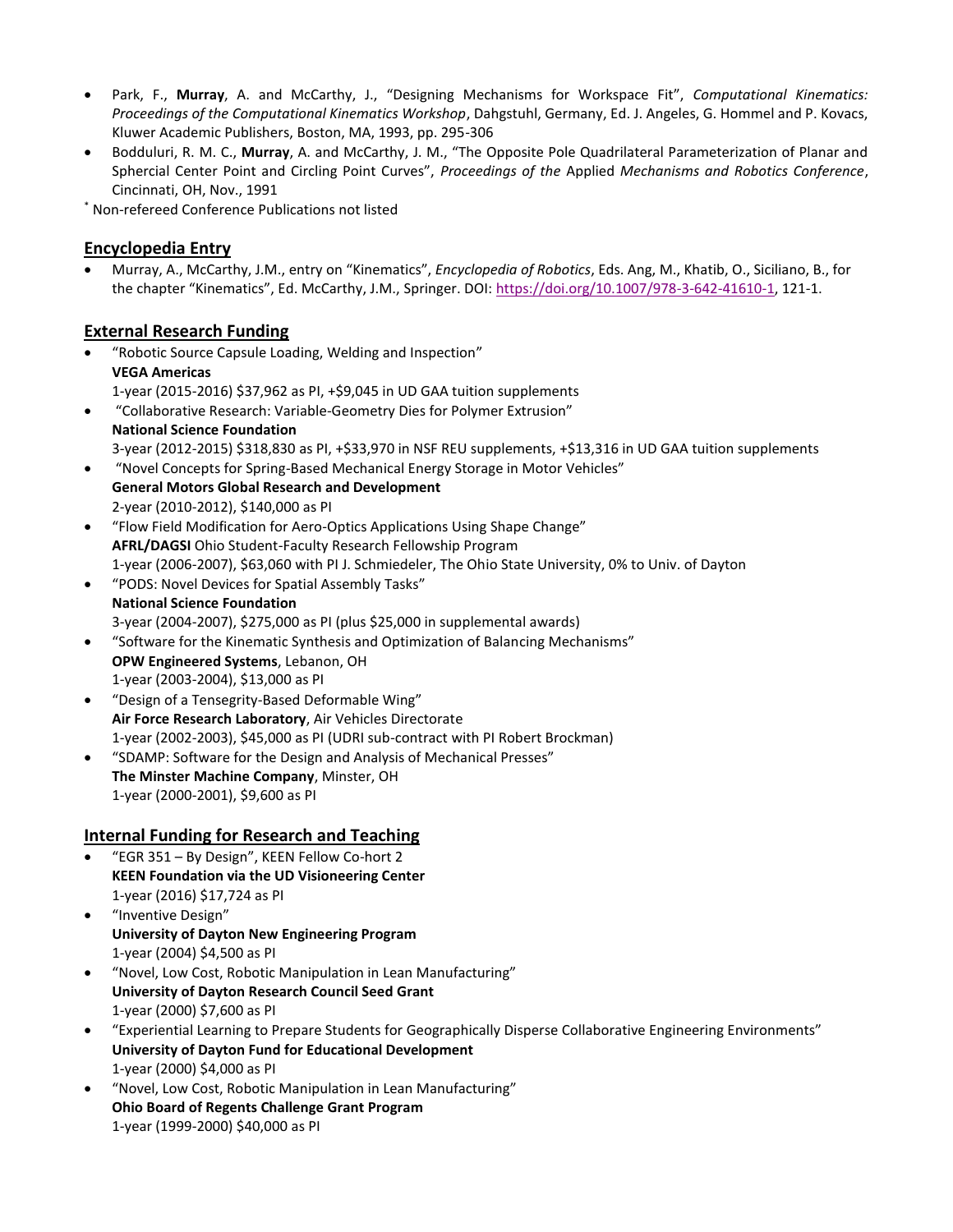- "A Methodology for Designing Machine Tools with Novel Closed Chain Topologies" **University of Dayton Research Council Seed Grant** 1-year (1998) \$4,000 as PI
- "Interactive Software to Enhance the Learning of New Techniques in the Design of Mechanical Systems" **University of Dayton Fund for Educational Development** 1-year (1998) \$4,000 as PI

## **University of Dayton Teaching Activities**

• Undergraduate *Course title, typical year of enrolled students, course taught or developed by Murray, brief description* "Mechanical Reasoning", 2<sup>nd</sup>, developed, graphical reasoning including pos. & vel. analysis, statics, mech. adv. "Computational Methods", 2<sup>nd</sup>, developed, introduction to MATLAB and programming "Theory of Machines",  $3^{rd}$ , taught, gear, cam, linkage analysis and design "Mechanical Design Laboratory", 4<sup>th</sup>, taught, capstone design "Feedback Control Systems", 4<sup>th</sup>, taught, basics of SISO systems "Engineering Analysis", 4<sup>th</sup>, taught, modeling physical systems, selecting solution techniques "Robot Modeling", 4<sup>th</sup> and grad, developed, forward & inverse kinematics, Jacobians, singularities "Inventive Design", 4<sup>th</sup> and grad, developed, project-based toy design in teams "By Design", 4th, developed, team taught w/ Rel. Studies faculty on design as a practice, non-technical **Graduate** "Kinematic Principles in Design", grad, developed, kinematic synthesis techniques "Theoretical Kinematics", grad, taught, homogeneous transforms, dual quaternions & screw theory "Geometric Methods in Kinematics", grad, developed, instantaneous methods in kinematics "Computational Methods for Design", grad, developed, design & optimization using MATLAB Recent evaluations from all sections of 12 or more students. Students asked: Q1: "I learned a great deal from this course", Q2: "I would recommend this instructor to other students" Responses on a 5.0-point scale, 5.0 = "strongly agree", 1.0 = "strongly disagree". *Term, course number & section, enrollment, Q1 average Murray score, Q2 average Murray score* Fa 21, MEE 321 01, 35, Q1 4.8, Q2 4.8 Fa 21, MEE 321 01, 32, Q1 4.7, Q2 4.7 Fa 21, MEE 321 01, 13, Q1 4.8, Q2 4.7 Sp 21, MEE 321 01, 32, Q1 4.3, Q2 4.1 Sp 21, MEE 321 02, 23, Q1 4.7, Q2 4.8 Sp 21, MEE 321 03, 35, Q1 4.4, Q2 4.4 Fa 20, MEE 321 01, 35, Q1 4.8, Q2 4.6 Fa 20, MEE 321 02, 34, Q1 4.4, Q2 4.3 Fa 20, MEE 321 03, 25, Q1 4.7, Q2 4.9 Sp 20, MEE 321 01, 34, Q1 5.0, Q2 4.9 Sp 20, MEE 321 02, 21, Q1 4.7, Q2 4.8 Sp 20, MEE 321 03, 32, Q1 4.8, Q2 4.9 Fa 19, MEE 321 01, 33, Q1 4.5, Q2 4.7 Fa 19, MEE 321 02, 36, Q1 4.7, Q2 4.6 Fa 19, MEE 321 03, 25, Q1 4.6, Q2 4.8 Sp 19, MEE 321 01, 56, Q1 4.6, Q2 4.7 Sp 19, MEE 520 01, 20, Q1 4.9, Q2 4.8 Sp 19, EGR 351 01, 23, Q1 4.4, Q2 4.3 Fa 18, MEE 321 01, 32, Q1 4.7, Q2 4.7 Fa 18, MEE 321 02, 36, Q1 4.6, Q2 4.7 Fa 18, MEE 321 03, 17, Q1 4.7, Q2 4.7 Su 18, MEE 321 Z1, 12, Q1 4.6, Q2 4.8 Sp 18, MEE 321 01, 55, Q1 4.8, Q2 4.8 Sp 18, MEE 321 02, 46, Q1 4.9, Q2 4.8 Sp 18, EGR 351 01, 18, Q1 5.0, Q2 5.0 Fa 17, MEE 321 01, 43, Q1 4.7, Q2 4.7 Fa 17, MEE 321 02, 47, Q1 4.7, Q2 4.7 Fa 17, MEE 321 03, 25, Q1 4.8, Q2 4.8 Su 17, MEE 321 01, 13, Q1 4.7, Q2 4.9 Sp 17, MEE 321 01, 30, Q1 4.8, Q2 4.6 Sp 17, MEE 321 02, 21, Q1 4.8, Q2 4.8 Sp 17, MEE 490 01, 14, Q1 4.7, Q2 4.8

### **Full Courses at other Campuses and Universities**

- "Robotics and Applications", Southeast University, Nanjing, China, senior level, 24 hours of lecture, Summer 2019, 24 students
- "Making (and Moving) Machines in MATLAB", University of Dayton's China Institute, Suzhou, China, 3 credit hours, Jan. 2018, 11 students
- "Robot Motion Analysis and Kinematic Synthesis of Machines", University of Dayton's China Institute, Suzhou, China, 3 credit hours, Jan. 2016, 17 students

### **Invited Short Courses**

• "Center of Mass Identification in Humans", Université de Montpellier, MS level, 4 hrs., Fall, 2015, 15 students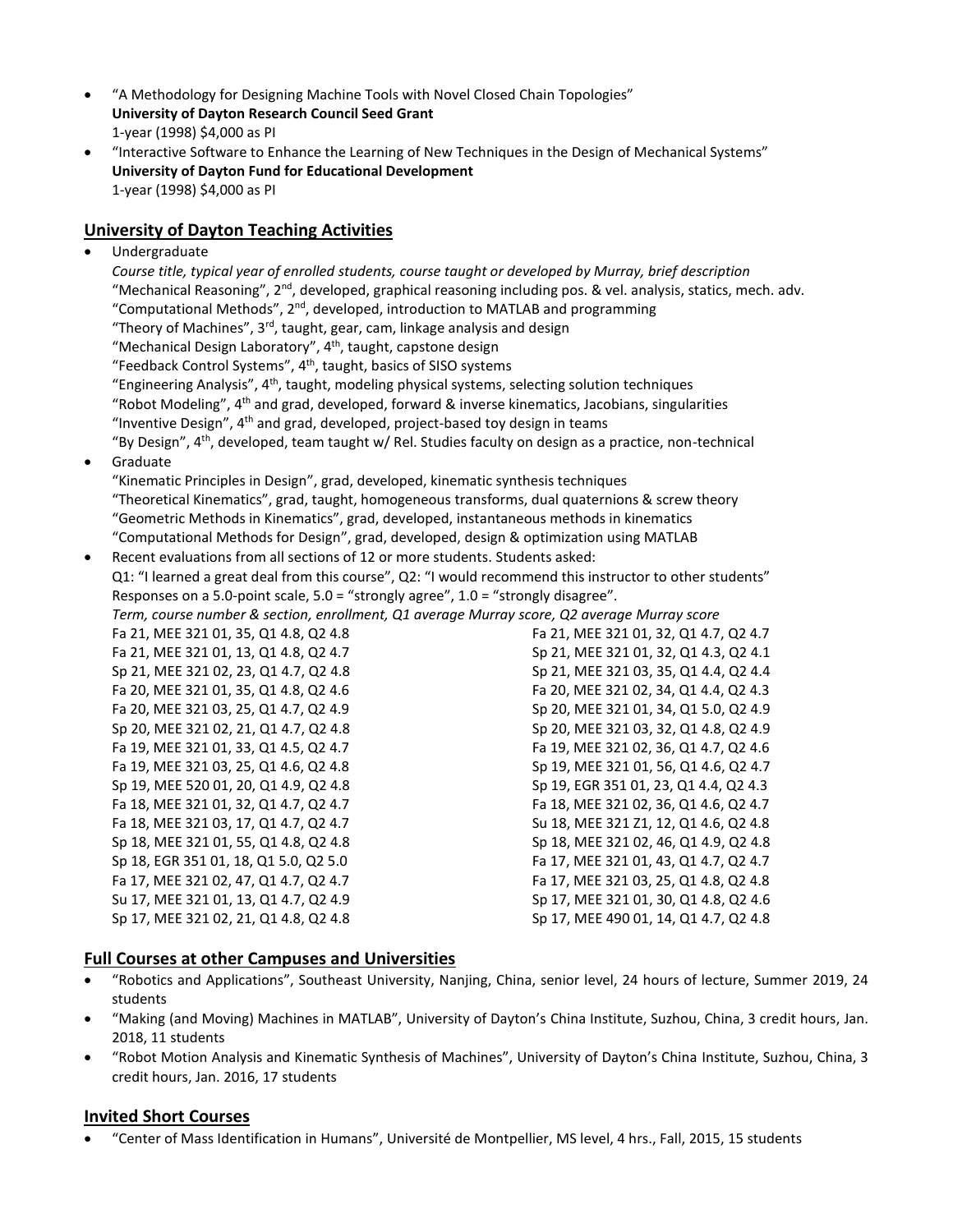- "Kinematic and Static Modelling of Humanoids", Université de Montpellier, MS level, 12 hrs., Fall, 2014, 16 students
- "Kinematic Synthesis of Mechanisms", Université de Montpellier, MS level, 12 hrs., Fall, 2007, 24 students

### **Recent Keynotes & Panels**

- Panelist, "Humanizing Technology" Univ. of Dayton installation of President Eric Spina, Dayton, OH, Apr. 2017
- Keynote, "Applications of Bertini in Kinematics, Robotics, and Machine Design" The Software and Applications of Numerical Algebraic Geometry Workshop Univ. of Notre Dame, South Bend, IN, May 2016

### **Recent Invited Seminars & Lectures**

- "Design with Many Moving Parts The Links Between Things" Shanghai University, Shanghai, China, Jul. 2019
- "The Links Between Things Design with Many Moving Parts" Saint Louis University, St. Louis, Mo., Mar. 2018
- "Design with Many (& Sometimes Too Many) Links" Changzhou University, Changzhou, China, Jan. 2018
- "Design with Many (& Sometimes Too Many) Links" Southeast University, Nanjing, China, Jan. 2018
- "Design with Many (& Sometimes Too Many) Links" LIRMM, Montpellier, France, Mar. 2017
- "Design Involving Many Links: Shape-Changing Mechanisms in Dies and Morphometry, Infinity Chains, and Statically Equivalent Serial Chains"
	- Seoul National University, Seoul, Korea, Nov. 2015
- "Complexity for Simplicity: The Elegance of Variable Geometry Mechanisms" University of Dayton STARS, Dayton OH, Sep. 2015
- "Accurately Locating and Tracking the Center of Mass in Humanoids and Humans" Sapienza, Università di Roma, Rome, Italy, Dec. 2014
- "From High Order Polynomials to Low Degree of Freedom Machines: An Overview of Research in the DIMLab" LIRMM HRP-4 Inaugural Workshop, L.I.R.M.M., Montpellier, France, Mar. 2014
- "Statically Equivalent Serial Chain Modeling" M.S. Electrical Engineering course "Robotics: Modeling & Control" Université Montpellier II, Montpellier, France, Mar. 2014
- "Everything I Know About Teaching" University of Dayton New Faculty Orientation, Dayton OH, Aug. 2013
- "Morphing Between Shapes the Old-Fashioned Way" Ignite Innovation: Dayton Regional Science Festival, Dayton OH, Sep. 2011
- "Adaptive Structures Research using Planar Rigid-Body Mechanisms" Boeing Research and Technology, St. Louis, Jun. 2011

## **Media**

- STARS presentation "Complexity for Simplicity: The Elegance of Variable Geometry Mechanisms" video, https://www.youtube.com/watch?v=8zg62ne19pU
- 90 Second Lectures video, https://www.youtube.com/watch?v=4589op6bH8Y "Why Are We Addicted to Gasoline?" Video on stored energy in gasoline as part of the University of Dayton's "90 Second Lectures" Series, 2015
- Blurb selected for the back cover of B. Kallenberg's "By Design: Ethics, Theology and the Practice of Engineering" Wipf and Stock Publishers, 2013
- 90 Second Lectures video, https://www.youtube.com/watch?v=IE6hUjjQVSc "Can you Lift the Empire State Building with the Weight of a Notebook?" Video on mechanical advantage as part of the University of Dayton's "90 Second Lectures" Series, 2012

## **Visiting Scholars Hosted**

• A. Desoky, May-Aug. 2020, Ph.D. candidate, Military Technical College, Cairo, Egypt. Visit cancelled due to Covid-19.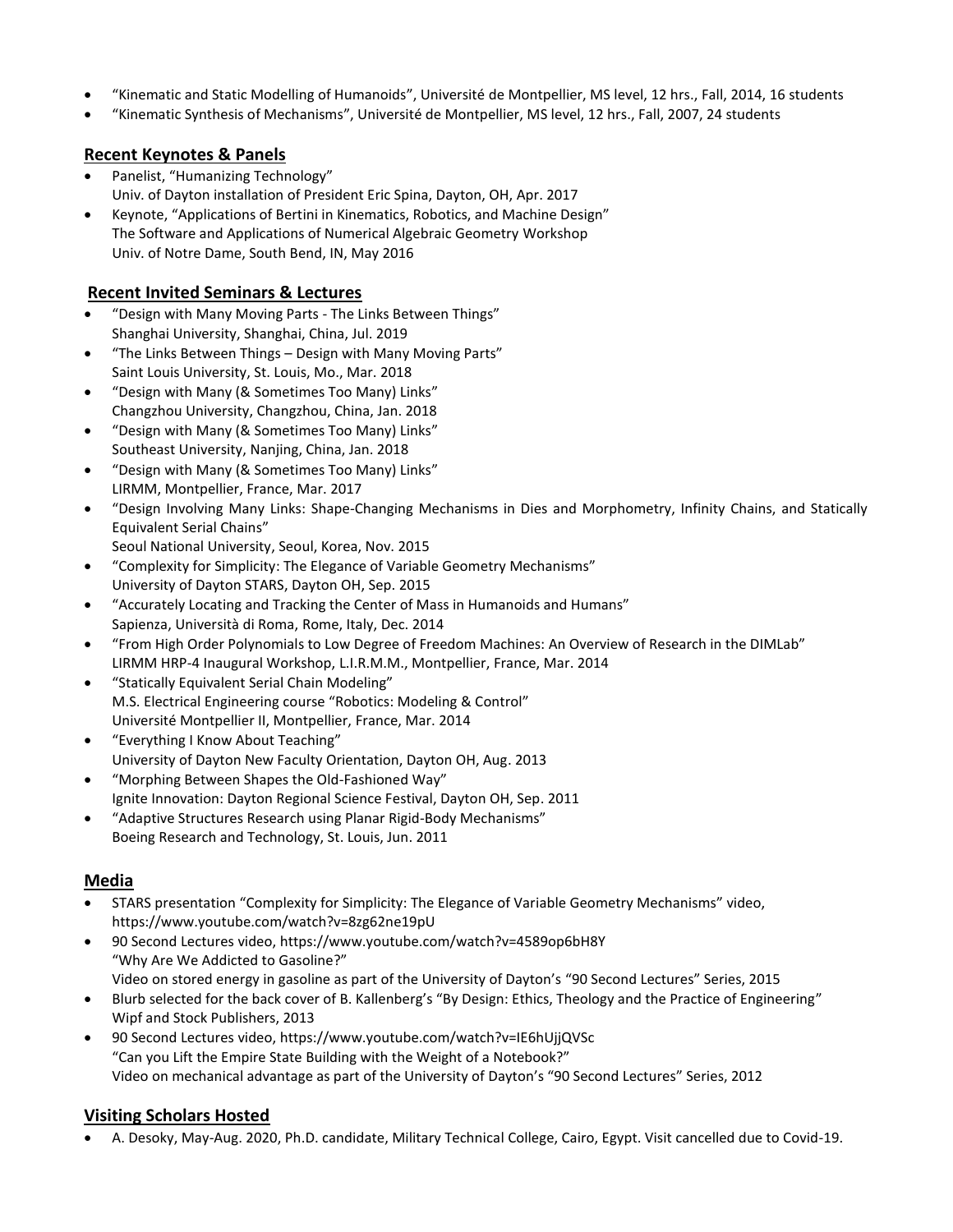- J. Liu, Nov. 2019-Oct. 2020, Professor and Master Tutor, School of Mechanical Engineering and Automation Liaoning University of Science and Technology, Anshan City, China
- Q. Yang, Oct. 2018-Oct. 2019, Associate Professor, School of Mechanical Engineering and Automation Northeastern University, Shenyang, China

# **Ph.D. Research Directed**

- T. Xu, expected May 2024, advised with D. Myszka Title not yet selected
- Y. Li, expected Dec. 2023, advised with D. Myszka Title not yet selected
- C. Trotobas, expected Jul. 2023, co-advised with C. Azevedo Coste of Institut National de Recherche en Sciences et Technologies du Numérique (INRIA), Montpellier, France "Designing, Prototyping, and Validating a Hybrid Assistive Grasp Orthosis by Joint Guiding and Locking"
- S. Almestiri, May 2018, advised with D. Myszka "The Dual of SU(2) in the Analysis of Spatial Linkages, SU(2) in the Synthesis of Spherical Linkages, and Isotropic Coordinates in Planar Linkage Singularity Trace Generation"
- B. Li, Aug. 2017, advised with D. Myszka "Variable Geometry Extrusion Die Synthesis and Morphometric Analysis via Planar, Shape-changing Rigid Body Mechanisms"
- A. Almandeel, Dec. 2015, advised with D. Myszka "Rapidly Locating and Accurately Tracking the Center of Mass Using Statically Equivalent Serial Chains"
- S. Shamsudin, May 2013 "Kinematic Synthesis of Planar, Shape-Changing Rigid Body Mechanisms for Design Profiles with Significant Differences in Arc Length"
- D. Perkins, Dec. 2011 "Synthesis Techniques for Coupler-Driven Planar and Spherical Single Degree of Freedom Mechanisms"
- S. Cotton, Jul. 2010, co-advised with P. Fraisse of Université de Montpellier II, Montpellier, France "Modélisation, dynamique et estimation du centre de masse de robots humanoïdes", ("Modeling, Dynamics, and Estimation of the Center of Mass of Humanoid Robots")
- D. Myszka, Aug. 2009 "Kinematic Synthesis and Analysis Techniques to Improve Planar Rigid-Body Guidance"

# **M.S. Thesis Research Directed**

- A. Bazler, Dec. 2020, advised with D. Myszka "The Redesign of a Recumbent Tricycle using a Crank Rocker Mechanism to Increase Power Throughput in FES Cycling"
- A. Mills, May 2020, advised with D. Myszka "Design of a Tensegrity Wing"
- H. Ali, Dec. 2015, advised with D. Myszka "Reducing Structural Error in Function Generating Mechanisms via the Addition of Large Numbers of Double-Crank Linkages"
- K. Giaier, Dec. 2014, advised with D. Myszka "Designing Shape Changing Mechanisms for Planar and Spatial Applications"
- J. Nieman, May 2014, advised with D. Myszka "A Novel, Elastically-Based, Regenerative Brake and Launch Assist Mechanism"
- B. Li, Aug. 2013, advised with D. Myszka "Improving Techniques for Center of Mass Estimation Using Statically Equivalent Serial Chain Modeling"
- Y. Tong, May 2013, advised with D. Myszka "Four-bar Linkage Synthesis for a Combination of Motion and Path-Point Generation"
- L. Li, May 2013, advised with D. Myszka "Using the Singularity Trace to Understand Linkage Motion Characteristics
- M. Sejba, Dec. 2004 "The Development of Software Tools for the Redesign of Loading Arm Counter Balance Mechanisms"
- L. Perry, Aug. 2003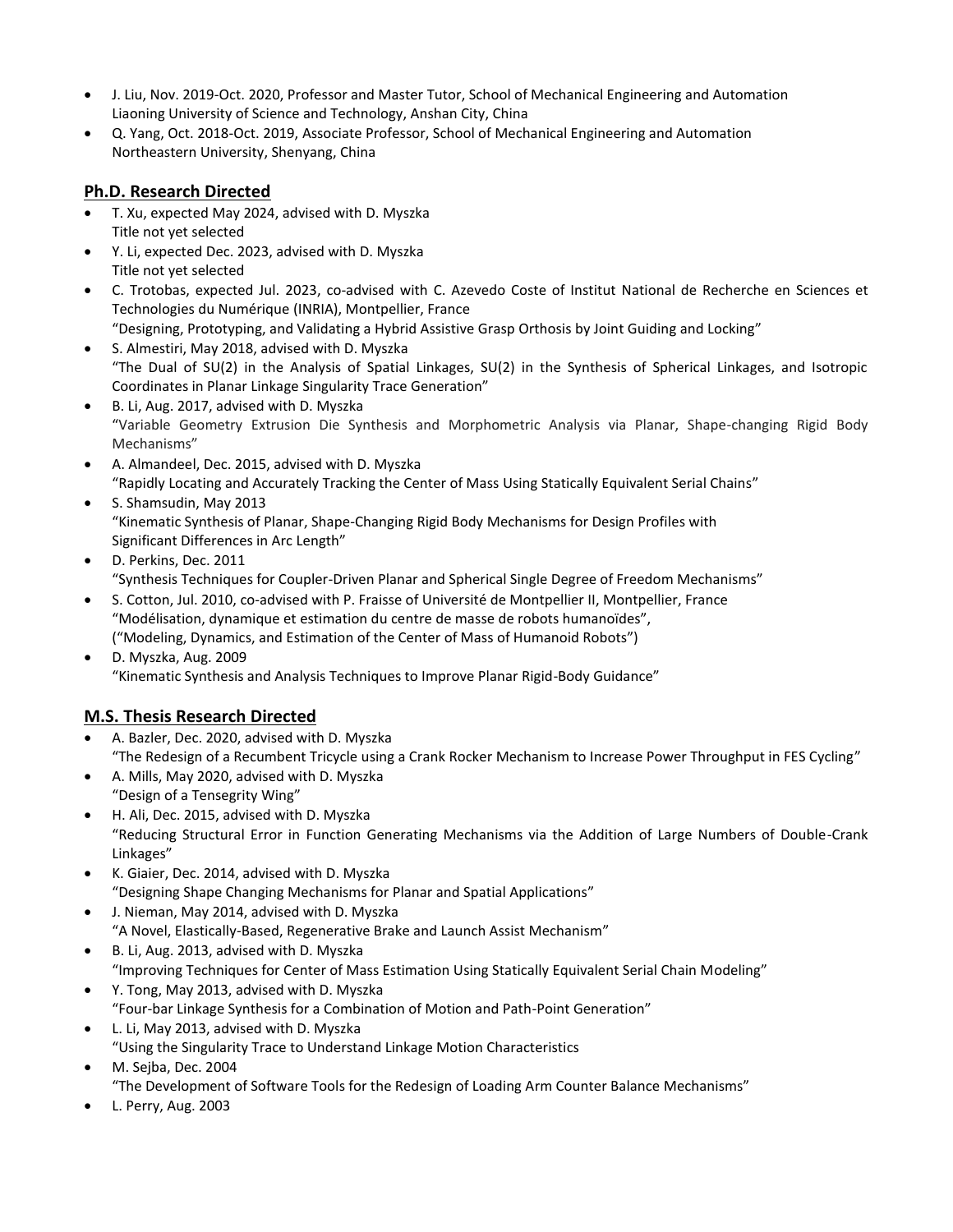"Contributions to the Synthesis of Ps4R Spatial Mechanisms, 6 DOF Spatial Open Chains, and Planar Four-bars, Six-bars and 3DOF Open Chains"

- J. Stevens, Aug. 2001 "The Synthesis Form of the Constraint Manifold in the Design of Planar Parallel Manipulators"
- M. Hanchak, May 2000 "Kinematic Synthesis of Binary and Continuously Actuated Planar Platforms"
- H. Stumph, May 2000 "Kinematic Synthesis of Four and Six Link Mechanisms used in Mechanical Presses"

# **M.S. Project Research Directed**

- N. Lanese, expected May 2022, advised with D. Myszka "The Redesign of a Recumbent Tricycle using a Coupler-Driven Mechanism to Increase Power Throughput in FES Cycling"
- A. Wicks, Dec. 2020, advised with D. Myszka "Printable 3D Cube Mazes" ([myminifactory.com/users/DIMLab\)](http://www.myminifactory.com/users/DIMLab)
- T. Xi, Dec. 2020, advised with D. Myszka "Six-Bar Mechanical Press Kinematic Synthesis using Algebraic Numerical Geometry"
- T. Chen, May 2020, advises with D. Myszka "Kinematic Synthesis of Soft Robotic Chains using Rigid-Body Shape Change Theory"
- Y. Cai, May 2020, advised with D. Myszka "A Bi-Invariant Metric for Evaluating Solutions to Approximate Motion Synthesis Problems"
- A. Armstrong, Dec. 2018, advised with D. Myszka "Design of a Mechanical Press with a Novel Architecture for Extended Dwell"
- H. Viradiya, Aug. 2018, advised with D. Myszka "CAD Motion Analysis of a Novel Mechanical Press Concept"
- K. Brand, May 2018, advised with D. Myszka "Calibration and Protocol Improvements in Statically Equivalent Serial Chain Modeling"
- T. This, May 2018, advised with D. Myszka "Development of Morphing Aircraft Structures Concepts" • A. Fischer, Dec. 2017, advised with D. Myszka
- "Design of Energy Efficient Pick and Place Mechanisms" B. Smith, Dec. 2017, advised with D. Myszka "CAD Modeling of a Novel Mechanical Press Concept"
- S. Conway, Aug. 2017, advised with D. Myszka "Mechanical Design of Variable Geometry Extrusion Dies"
- J. Vogel, May 2017, advised with D. Myszka "Mechanical Design of Variable Geometry Extrusion Dies for Extreme Changes in Profile"
- A. Hazlett, Dec. 2016, advised with D. Myszka "Robotics Source Capsule Loading, Welding and Inspection"
- A. Swigert, Dec. 2015, advised with D. Myszka "Laser Scan Analysis of Variable Geometry Die Profiles"
- S. Kanathala, Dec. 2015, advised with D. Myszka "Analysis of Variable Geometry Die Joint Leakage"
- V. Jayaparakash, Dec. 2015, advised with D. Myszka "A Mechanical Regenerative Brake and Launch Assist using a Differential Mechanism and Elastic Energy Storage"
- C. Guan, May 2014, advised with D. Myszka "A Semi-Empirical Prediction Model for the Discharge Line Temperature of Hermetic Compressors"
- Y. Liang, May 2014, advised with D. Myszka "Assessment of Port Opening and Closing in a Scroll Compressor"
- B. O'Grady, Aug. 2010 "Rapid Prototyping of Spherical Mechanisms"
- E. Grimm, Dec. 2006 "Software for the Synthesis of Coupler-Driven Spherical Four-bar Mechanisms"
- S. Akepati, May 2006 "Kinematic Synthesis Issues in Planar Three-Legged Platforms"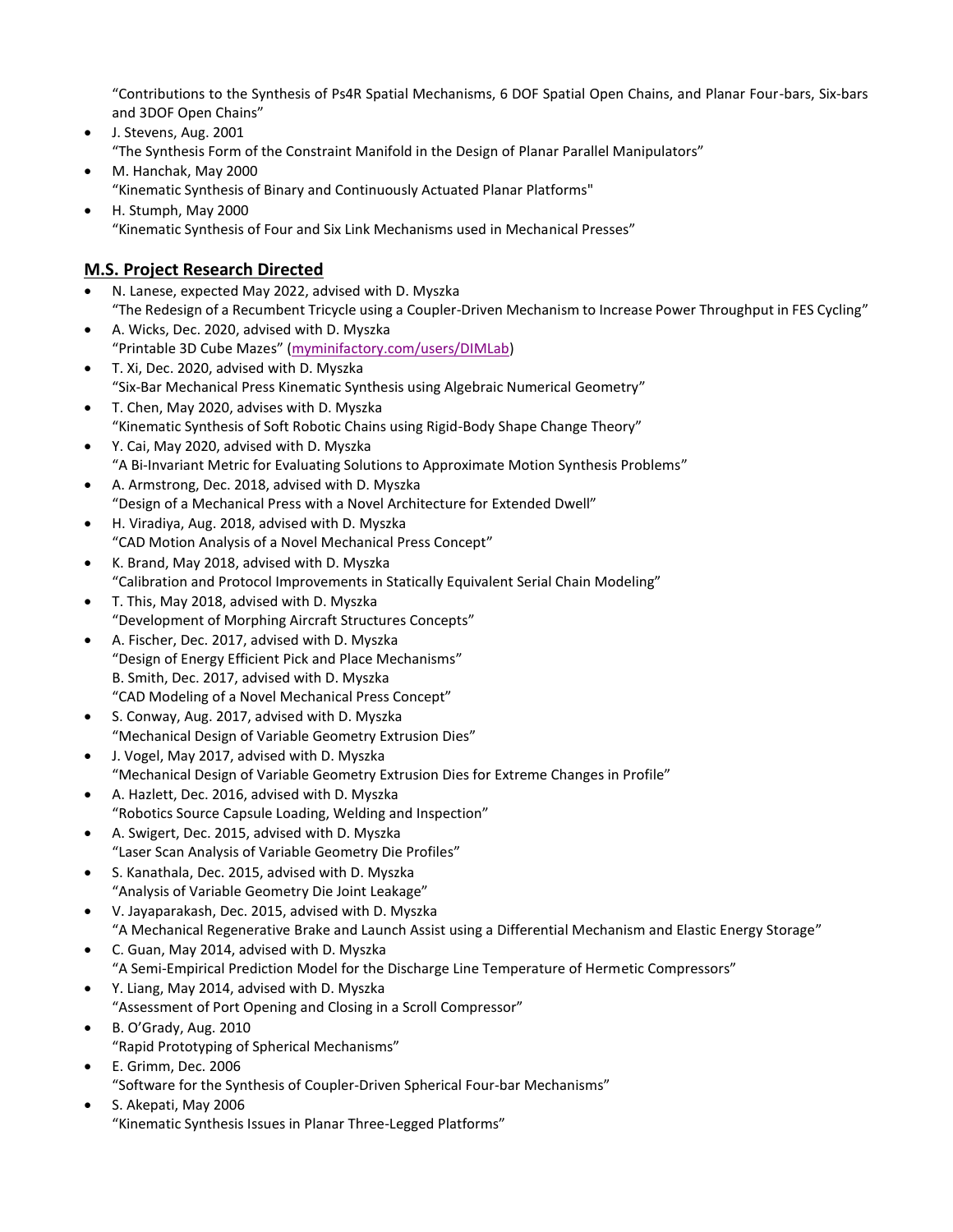- S. Chuahan, Aug. 2005 "Synthesizing Planar Platforms from RPR, PRR and RRR Chains"
- S. Bilen, May 2005 "Position Selection to Generate Special Cases of Center-Point Curves"
- T. Blum, May 2005 "Developing a Course in Innovative Design for Mechanical Engineers"
- D. Garner, Dec. 2003 "The Relationship Between Poles and Degenerate Center-Point Curves"
- D. Martin, May 2002 "Transition Linkages of Planar Four-Bar Mechanisms"

# **Undergraduate Honors Theses Directed**

- J. Wischmeyer, expected May 2023, co-advised with D. Myszka Title not yet selected
- N. Michel, May 2020 "Designing Fictional Spaces: Questionable Architecture that Supports Sustainable Design"
- J. Ehren, May 2019, co-advised with D. Myszka "Energy Analysis and Orbit Simulation of Actuating CubeSat Solar Arrays"
- E. McGill, May 2018, co-advised with D. Myszka "Development of a Self-Orienting CubeSat Solar Array"
- T. Rolfe, Dec. 2017, co-advised with D. Myszka "Design of a Shape-Changing Prosthetic Foot"
- L. Kozal, May 2017, co-advised with D. Myszka "Development of an Opposed-Stroke, Diesel Engine for Utility Aircraft"
- D. Bell, May 2016, co-advised with D. Myszka "Design and Prototyping of a Variable Geometry Extrusion Die to Exhibit Significant Alteration in Shape"
- P. Joyce, Dec. 2013, co-advised with D. Myszka "Development of a Spring-Based Automotive Starter System"
- T. Schubert, May 2012, co-advised with D. Myszka "Design, Prototyping, and Evaluation of an Elastically-Based Mechanical Starter for Automotive Engines"
- N. Direnzi, Dec. 2011, co-advised with D. Myszka "The Use of Elastically-Based Mechanical Energy Storage in Motor Vehicles"
- M. Plecnik, May 2010, co-advised with D. Myszka "Design of a Shape-Changing Rigid-Body Parabolic Light Reflector"
- T. Tarnacki, May 2003 "Future Impact of Current and Past Technological Advancements"
- J. Ramsier, May 2002 "The Techniques of Ancient Engineers"
- C. Schreier, Dec. 2001 "Synthesizing a Machine to Replace Robotics in Complex Motion Assembly Tasks"
- K. Kindbom, May 2001 "Influences of Geographically Dispersed Collaboration on the Future of Engineering Design"
- H. Stumph, May 1999 "Design of a Webpage to Facilitate the Learning of Machine Theory"

# **Graduate Student Committees**

- S. Kian, Ph.D., expected Dec. 2022, University of Dayton, R. Ordonez advisor
- J. Reinhart, M.S., Aug. 2021, University of Dayton, M. Rumpfkeil advisor
- A. Meem, M.S., Aug. 2021, University of Dayton, R. Lowe advisor
- J. Wernet, M.S., Aug. 2021, University of Dayton, A. Kinney advisor
- A. Yu, Ph.D., Dec. 2021, Ryerson University, F. Xi advisor
- M. Nellis, M.S., May 2020, University of Dayton, T. Reissman advisor
- L. Funke, Ph.D., May 2017, University of Notre Dame, J. Schmiedeler advisor
- A. González de Alba, Ph.D., Dec. 2014, Université Montpellier 2, M. Hayashibe & P. Fraisse advisors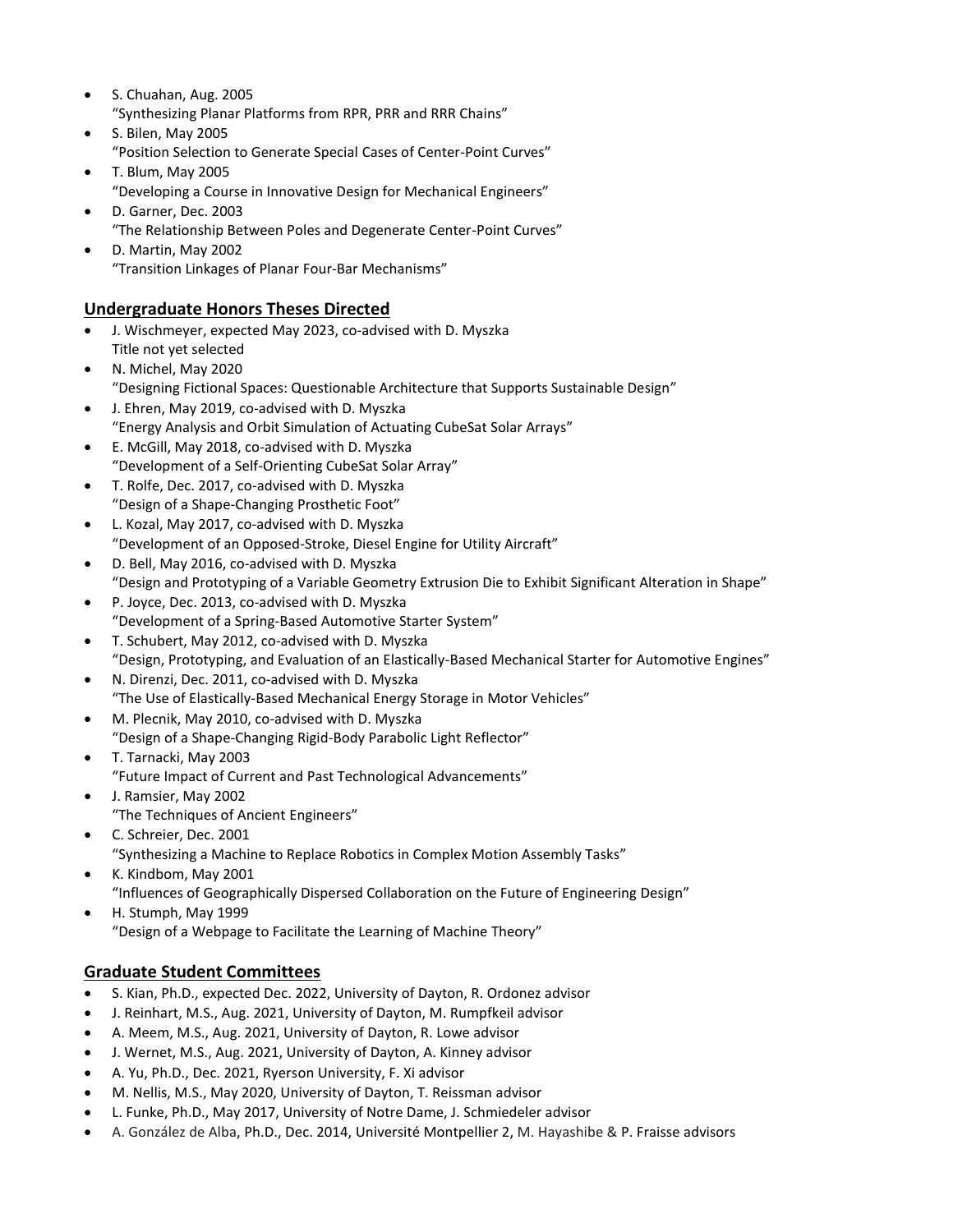- K. Zhao, Ph.D., Dec. 2013, University of Notre Dame, J. Schmiedeler advisor
- J. Lauden, M.S., May 2013, University of Dayton, D. Myszka advisor
- A. Jennings, Ph.D., Aug. 2012, University of Dayton, R. Ordonez advisor
- B. O'Grady, M.S., Aug. 2010, University of Dayton, J. Joo advisor
- S-Y. Kim, Ph.D., Aug. 2007, University of Dayton, M. Daniels advisor
- V. Nabat, Ph.D., Mar. 2007, Université Montpellier 2, F. Pierrot advisor
- T. Mandourah, Ph.D., Oct. 2004, University of Dayton, A.R. Kashani advisor
- S. Shaikh, M.S., May 2004, University of Dayton, M. Turner advisor
- A. S. Mohammed, M.S., Aug. 2001, University of Dayton, A.R. Kashani advisor
- A. Mazdeh, M.S., Aug. 2000, University of Dayton, A.R. Kashani advisor

### **Professional Service Activities**

#### • **ASME Design Engineering Division**

2018-2020 Mechanisms and Robotics Committee, Awards Committee, Past Chair 2016-2018 Mechanisms and Robotics Committee, Awards Committee, Chair 2015 Mechanisms and Robotics Conference: Theoretical and Computational Kinematics Symposium Chair 2013-2016 Mechanisms and Robotics Conference, Paper Awards Committee, member 2010 International Design Engineering Technical Conferences, General Conference Program Chair 739 accepted papers spanning 9 conferences

2009 Mechanisms and Robotics Conference, Program Chair

137 accepted papers

Mechanisms and Robotics Committee Treasurer, 2004-2008

Student Affairs Subcommittee Vice Chair, 2002-2007

2007 Mechanisms and Robotics Conference: Medical Devices and their Applications Symposium Co-Chair

2006 International Design Engineering Technical Conferences Exhibits Chair

2005 Mechanisms and Robotics Conference: Mechanism Synthesis, Components and Applications Symposium Co-Chair 2004 Mechanisms and Robotics Conference: Mechanism Synthesis, Components and Applications Symposium Co-Chair 2002 Mechanisms and Robotics Conference: Chair of Interactive Presentations

• **ASME member** since 1998, **ASME fellow** since 2014

#### • **ASME Journal of Mechanisms and Robotics**

Associate Editor, 2008-2015, 2017-2023

Awards and Technical Editor Advisory Committee, 2020-present

Guest Editor, "Special Issue: Selected Papers from the 41<sup>st</sup> Mechanisms and Robotics Conference at IDETC 2017" Guest Editor, "Special Issue: Selected Papers from the 39th Mechanisms and Robotics Conference at IDETC 2015"

- **Inderscience International Journal of Mechanisms and Robotic Systems** Guest Editor, "Special Issue: Invited Papers from the 2020 USCToMM Symposium on Mechanical Systems and Robotics"
- **IEEE member** since 2015 IEEE/IFToMM International Conference on Reconfigurable Mechanisms, Organizing Committee Co-Chair, 2021 IEEE/IFToMM International Conference on Reconfigurable Mechanisms, Judge, Student Design Competition, 2021
- **USCToMM**, US division of IFToMM (International Federation for the Promotion of Mechanisms and Machine Science) Scientific Committee, member, 2019-present
- **Kinematics and Robot Design**, annual issue of MDPI robotics journal Scientific Committee, member, 2019-present

## **University Service Activities**

• **University of Dayton** University of Dayton Research Council, 2016-2019 Habits of Inquiry and Reflection Practical Wisdom Working Group, 2015-2017 Distinguished Speaker Series Committee, 2011-2014 University of Dayton Graduate School Summer Fellowship Program Decision Committee, 2010, 2011, 2013 Search Committee, Dean of Students and Associate Vice President for Student Development, 2011 Search Committee, University Honors Program Director, 2010